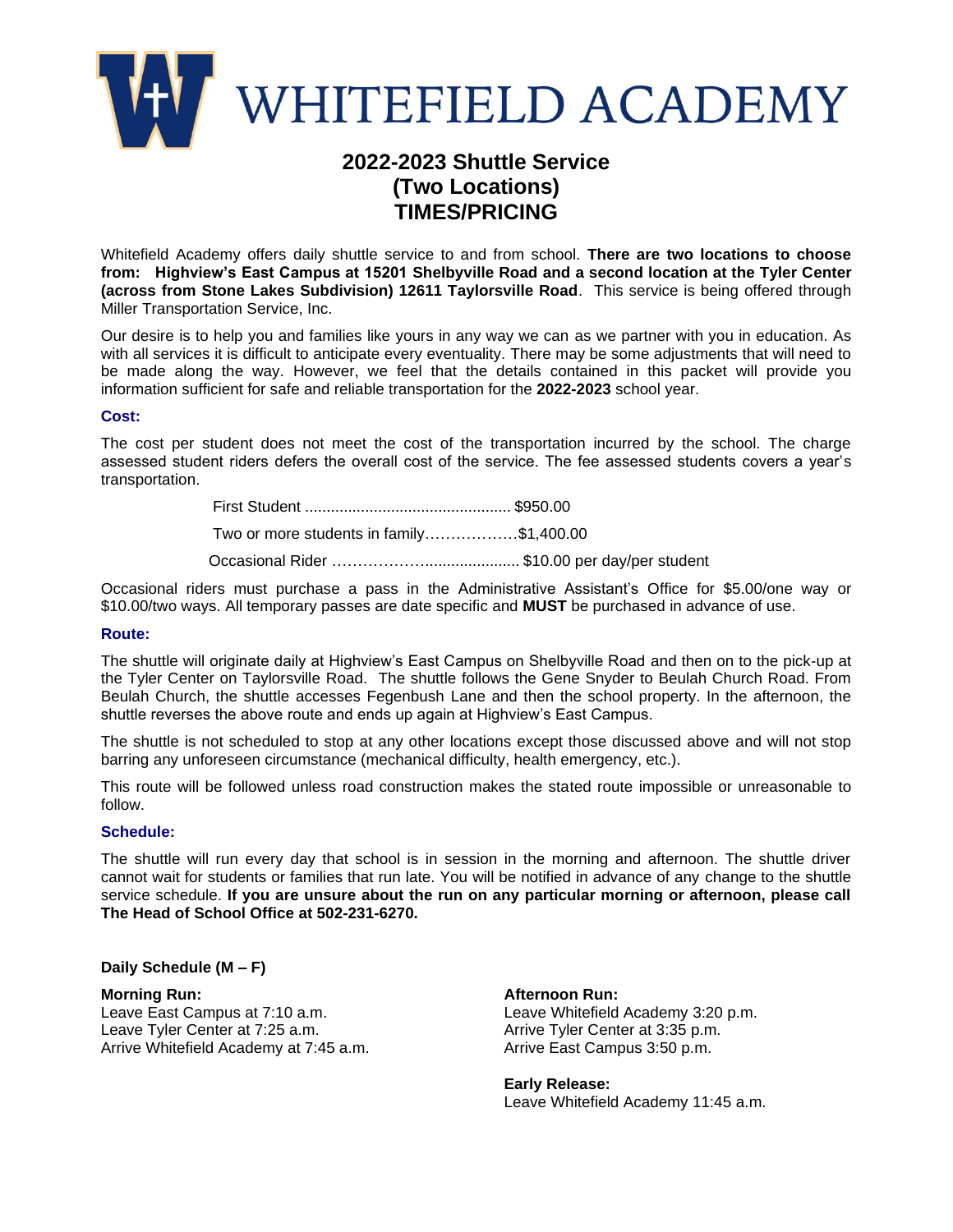# **Security**

There are no provisions for Whitefield Academy employees to be stationed at any stop for loading and unloading of children from the shuttle except at the Fegenbush Campus. Parents and guardians must provide for their children's welfare before the arrival of the shuttle and after its departure. In this regard, it is like any public bus picking up children to and from school.

While on the shuttle the driver is responsible for the safe delivery of children to Whitefield Academy and back. Older students will be asked to assist with younger students while on the shuttle, as well as, when they arrive at school.

A Shuttle Service Registration Form is required to be on file with the school and with Miller Transportation containing current contact information. A copy of the student's Medical Information on file with the school is also kept on the shuttle at all times. **Should any contact information change, it is the parent/guardian's responsibility to inform the Head of School Office (502-231-6266) with the change. It is imperative that we have all current information on file.**

Upon arrival at Whitefield Academy, a staff member greets the shuttle and will take attendance before anyone is allowed to exit the bus. This list will be used in the afternoon as the same staff member ensures all are present and accounted for the ride home, unless students and/or parents have informed the school that their child will not be riding the shuttle that day.

# **Shuttle Rules & Regulations**

Only students who have submitted a Registration Form or purchased an occasional rider pass may ride the shuttle.

Students are to follow all behavior guidelines as listed in the Student Handbook while a passenger on the shuttle.

Food and drink are not allowed to be opened or eaten on the bus. Lunches brought onto the shuttle should remain closed.

Students are to follow all directions given them by the driver.

Students are not to sit boy/girl in the same pair of seats, unless they are siblings.

\*All shuttle service guidelines are subject to change. Participating families will be notified prior to any change.

### **How to Pay**

- Added to your FACTS payment
- Pay in Full
- You may pay monthly in school office. Payment is due on or before the first of each month, September-May. August will be prorated into the September payment. A \$10.00 late charge will be assessed for payments received after the  $5<sup>th</sup>$  of each month.